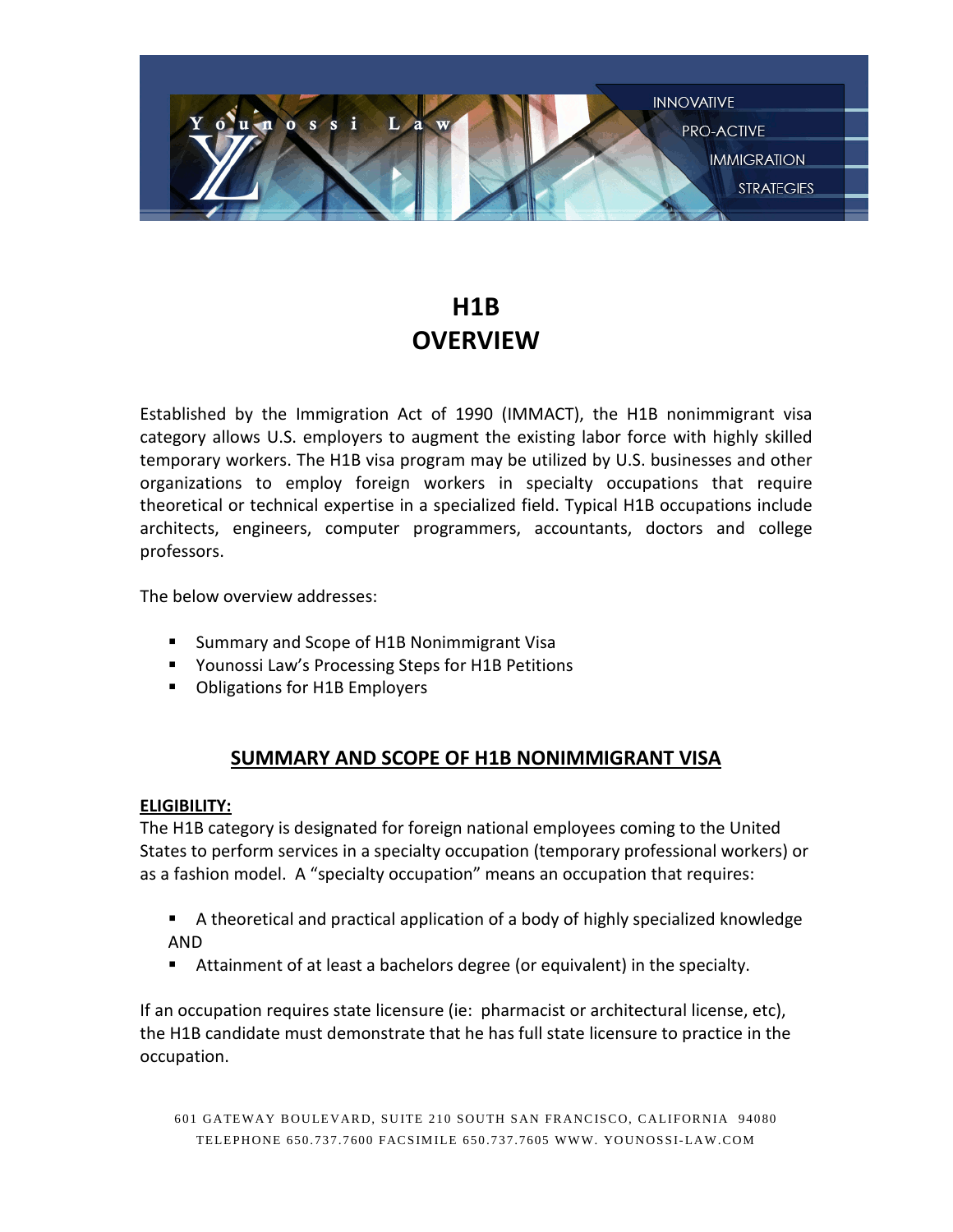

## **AUTHORIZED PERIODS OF STAY:**

The H1B category has a 6 year maximum period of stay, but is unique from other visa categories in that employers may request post- $6<sup>th</sup>$  year H1B extensions for employees if certain stages of the permanent residency process are in place for the employee. Periods of time spent in L status count towards the H1B 6 year limit. The United States Citizenship & Immigration Service (USCIS) grants H1B status in increments of up to 3 years at a time.

#### **DUAL INTENT:**

The H1B nonimmigrant visa is a dual intent visa. As such, H1B employees are allowed to pursue permanent residency in the United States while they hold nonimmigrant H1B status.

#### **TYPES OF H1B PETITIONS:**

The manner in which an H1B petition is filed with the USCIS depends on the H1B employee's current immigration status and/or employment circumstances in the United States. The manner in which the H1B petition is filed also controls the way in which the USCIS approves the H1B petition.

- H1B "Loose" or "Consulate Petition"\*\*\*: This manner of H1B filing is typical when the H1B employee is physically outside the United States. The H1B petition filing requests that notification of the H1B approval be sent to a specific U.S. consulate abroad. When the USCIS issues the H1B approval notice, the H1B employee will need to make an appointment with the U.S. consulate to apply for an H1B visa stamp to be placed in their passport. Once the H1B visa stamp is issued, the employee can enter the United States in H1B status and commence employment with the H1B employer.
- H1B Change of Status\*\*\*: This manner of H1B filing is typical when the H1B employee is physically in the United States in a nonimmigrant visa status other than H1B such as F-1, L-1, O-1, TN, etc. The H1B petition filing requests that the USCIS change the nonimmigrant status from the current status to H1B status. Once the approval notice is issued by USCIS, the H1B employee may commence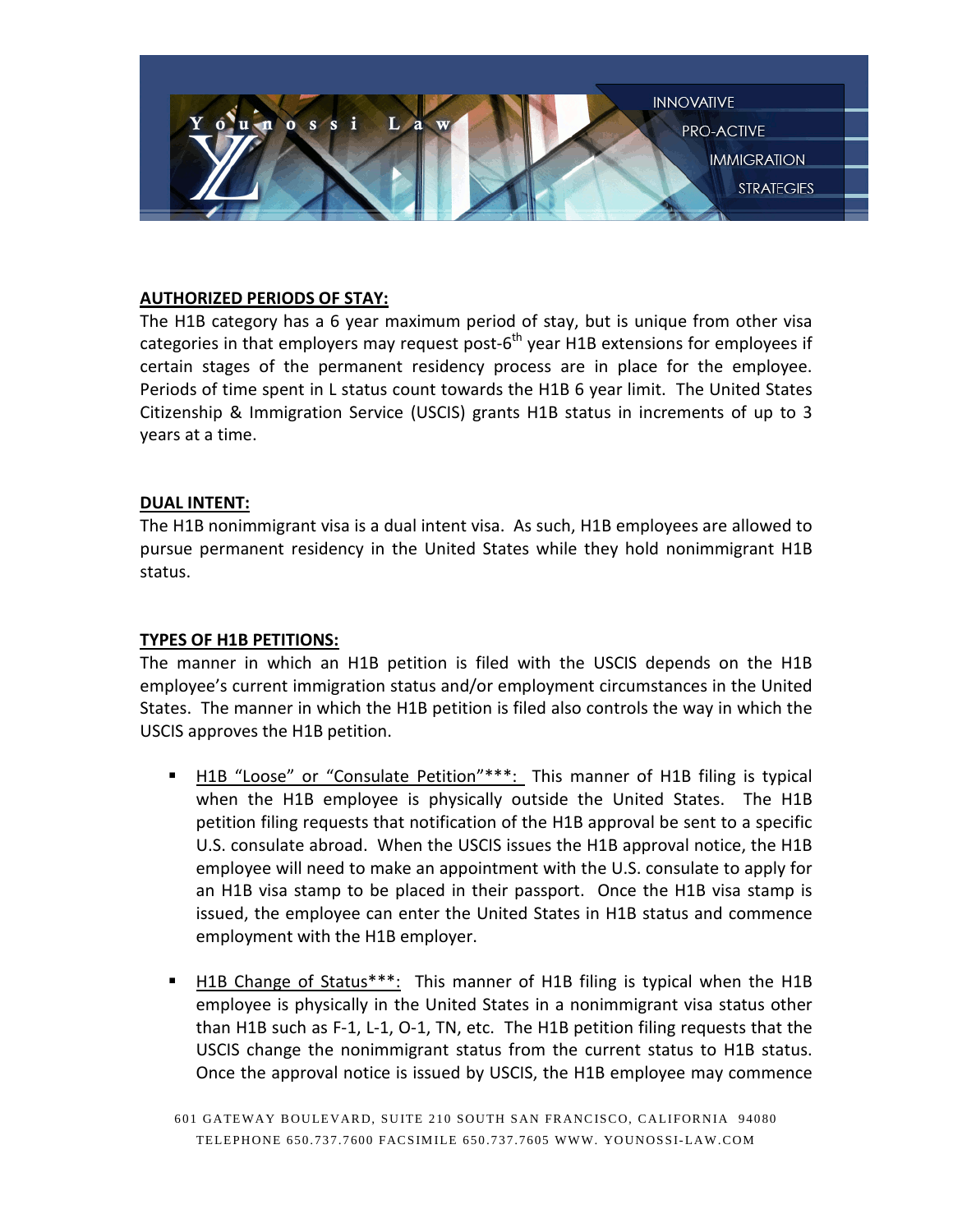

employment with the H1B employer on the effective date of the H1B approval notice.

- H1B Change of Employer: This manner of H1B filing is done when the H1B employee is currently employed in H1B status with another H1B employer. Under the American Competitiveness in the Twenty-First Century Act (AC21), a person already in H1B status may commence H1B employment with a new employer immediately upon the new employer's filing of an H1B petition as long as the person: (1) has lawfully been admitted to the United States; (2) the new employer's H1B petition was filed before the end of the current period of H1B authorized stay; and (3) the person has not been employed without authorization since the lawful admission to the United States. This "portability" of H1B employment allows an H1B employee to commence employment prior to USCIS approval of the petition as long as these three criteria are met.
- H1B Amendment: The H1B employer is required to file an amendment to the current H1B petition whenever there is a material change to the H1B position. This could entail a material change in corporate business structure, job duties, salary, worksite, etc. If such a change occurs, the H1B employer should notify Younossi Law immediately so that we may assess what actions may need to be taken with respect to the H1B petition(s). In most cases, the amendment should be filed prior to the material change taking place, but may be filed afterward in some situations. The amendment does not need to be approved by USCIS, however, before the material change takes place.
- H1B Extension of Stay: To extend a current H1B employee's H1B status, the H1B employer must file an H1B Extension petition with USCIS. In order for the H1B extension to be considered a timely filing, the extension petition must be received by USCIS prior to the expiration date of the current status. Even if the H1B Extension petition is not approved prior to the current H1B expiration date, the H1B employee has 240 days of work authorized stay in the United States by virtue of the timely extension petition filing taking place.

\*\*\*With respect to Loose/Consulate H1B petitions and H1B Change of Status petitions, employers should note that these types of H1B petitions are often "new" H1B numbers where the H1B candidate has never held H1B status before. Such H1B petitions are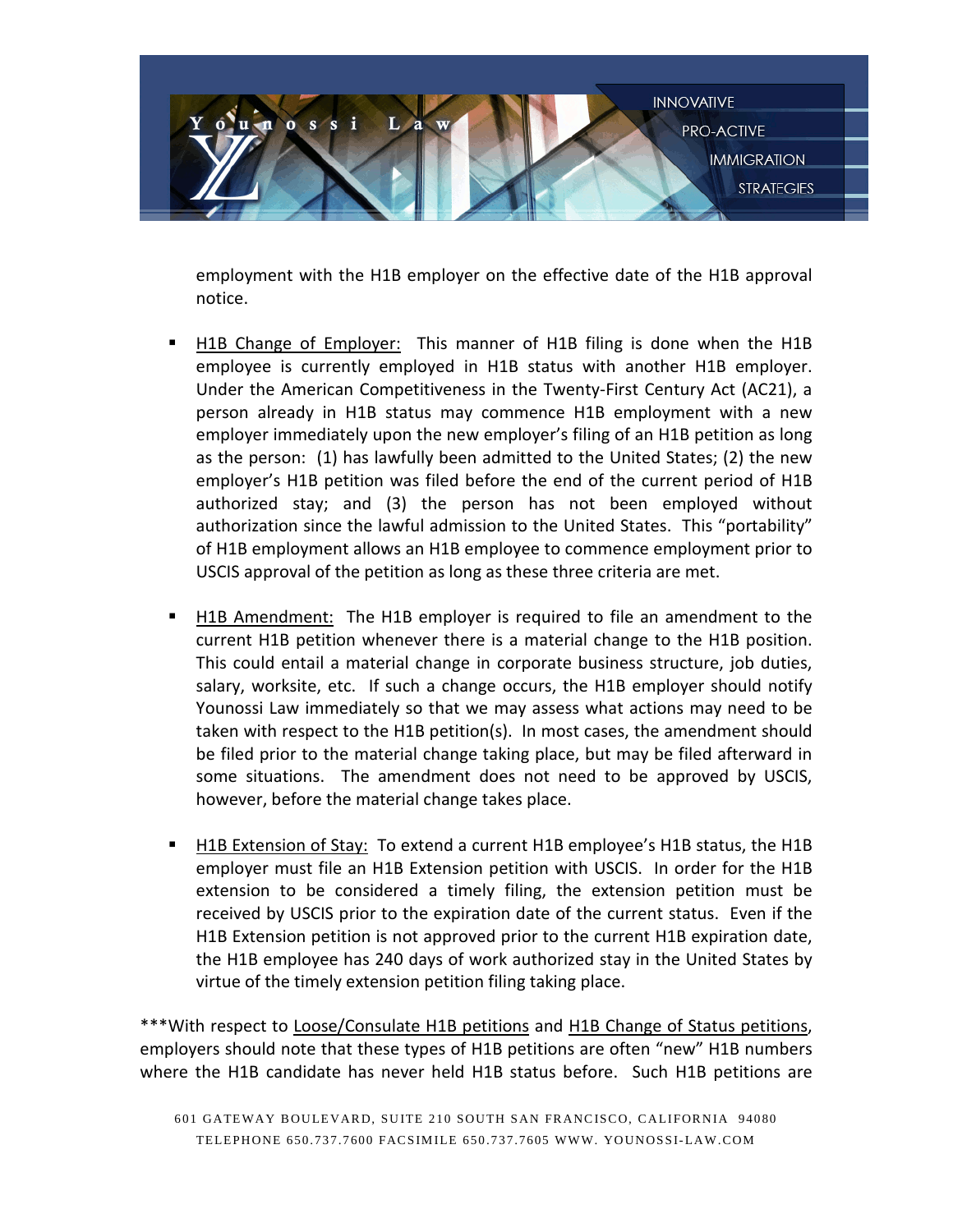

referred to as H1B Cap Filings and subject to the annual numerical H1B cap established by Congress. The regular H1B cap is limited to 65,000 available H1B numbers. There is also a separate allotment of 20,000 H1B numbers designated for individuals who have attained a United States Master's degree or higher. This is important for planning purposes because the earliest start date an employer may request on an H1B Cap petition is October  $1<sup>st</sup>$  (start of the fiscal year) and the earliest any employer may submit an H1B Cap petition to the USCIS is April  $1<sup>st</sup>$  (six months in advance of October  $1<sup>st</sup>$ ).

H1B Cap Filings do not include filings for employees/candidates who already hold H1B status. This means that H1B Change of Employer, H1B Amendments, and H1B Extension petitions are not considered H1B Cap Filings.

## **EMPLOYER SPONSORSHIP:**

H1B status requires a sponsoring U.S. employer. Once an employer indicates they wish to pursue sponsorship of an H1B petition on behalf of a candidate, the employer should notify Younossi Law so that relevant fact gathering information may be sent both to the employer and the H1B candidate.

## **YOUNOSSI LAW'S PROCESSING STEPS FOR H1B PETITION FILINGS**

Step 1-- Initiation & Fact Gathering: Upon employer's request to initiate an H1B petition, Younossi Law will send out fact gathering information to the employer and H1B candidate.

Step 2-- Labor Condition Application (LCA): Upon receipt of completed fact gathering documents, Younossi Law will prepare a Labor Condition Application (LCA) which is filed with the Department of Labor. The LCA will later be submitted with the H1B petition filing. Younossi Law will prepare the LCA based on the information provided by the employer with respect to worksite, job description, job requirements and offered wage. In the LCA, the H1B employer must attest that wages offered to the H-1B employee are at least equal to the actual wage paid by the employer to other workers with similar experience and qualifications for the job in question, or alternatively, pay the prevailing wage for the occupation in the area of intended employment, whichever is greater.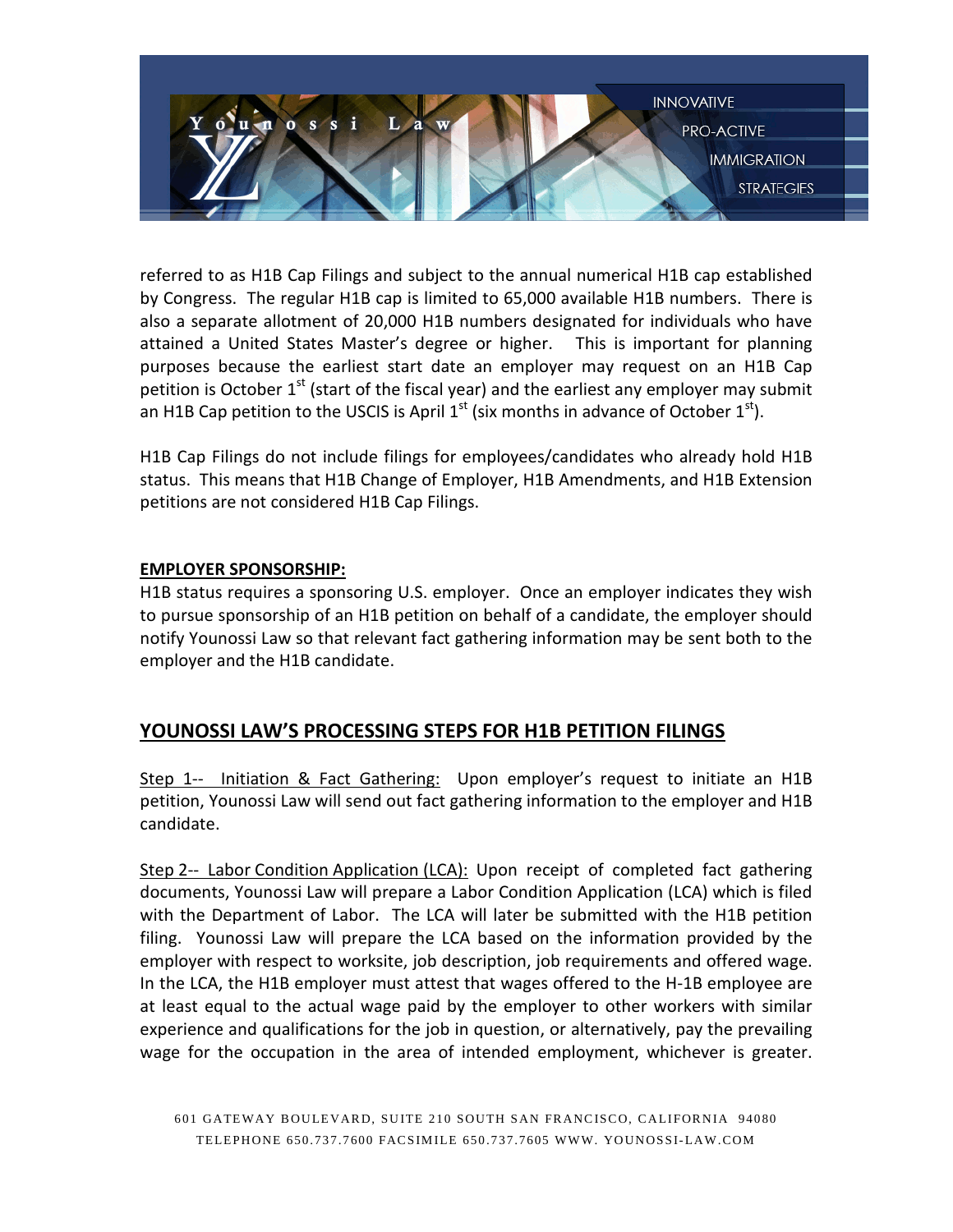

Younossi Law will review available prevailing wage data and discuss any potential issues with the employer before finalizing the LCA and sending it to the employer for posting.

The H1B employer is required to post the LCA at two conspicuous locations at the worksite for a period of at least 10 days. Once the H1B employer confirms that the LCA has been posted at the worksite, Younossi Law will submit the LCA to the Department of Labor (DOL) for certification. DOL processing is approximately seven (7) days.

Step 2-- Sending Documents to Employer for Signature: Once the LCA has been certified by the DOL, Younossi Law will forward the certified LCA and H1B petition paperwork to the employer for signature. The H1B petition paperwork will describe the H1B employer, the offered position, and the H1B employee's background and qualifications for the position.

Younossi Law will also forward to the employer a Public Access File (PAF) in connection with the LCA along with instructions for recordkeeping requirements. The regulations require that the H1B employer make available for inspection certain documentation in connection with the LCA---Younossi Law provides this required documentation to the H1B employer in the form of a PAF which must be retained by the employer for at least one year beyond the end date listed on the LCA or for at least one year after the termination of employment of the H1B employee---whichever occurs earlier.

By signing the LCA, the H1B employer attests that: (1) the prevailing wage rate for area of employment will be paid to the H1B worker; (2) the working conditions of H1B position will not adversely affect conditions of similarly employed American workers; and (3) the place of H-1B employment is not experiencing labor disputes involving a strike or lockout.

Step 3-- Filing the H1B Petition with USCIS: Once Younossi Law receives the signed LCA and H1B petition paperwork from the employer, the LCA and H1B petition are filed with the USCIS. USCIS processing time is approximately 2-3 months. However, the USCIS also allows premium processing of the petition which entails the submission of a \$1000 premium processing fee (in addition to regular H1B fees) in order to obtain an adjudication within 15 days of USCIS' receipt of the petition filing.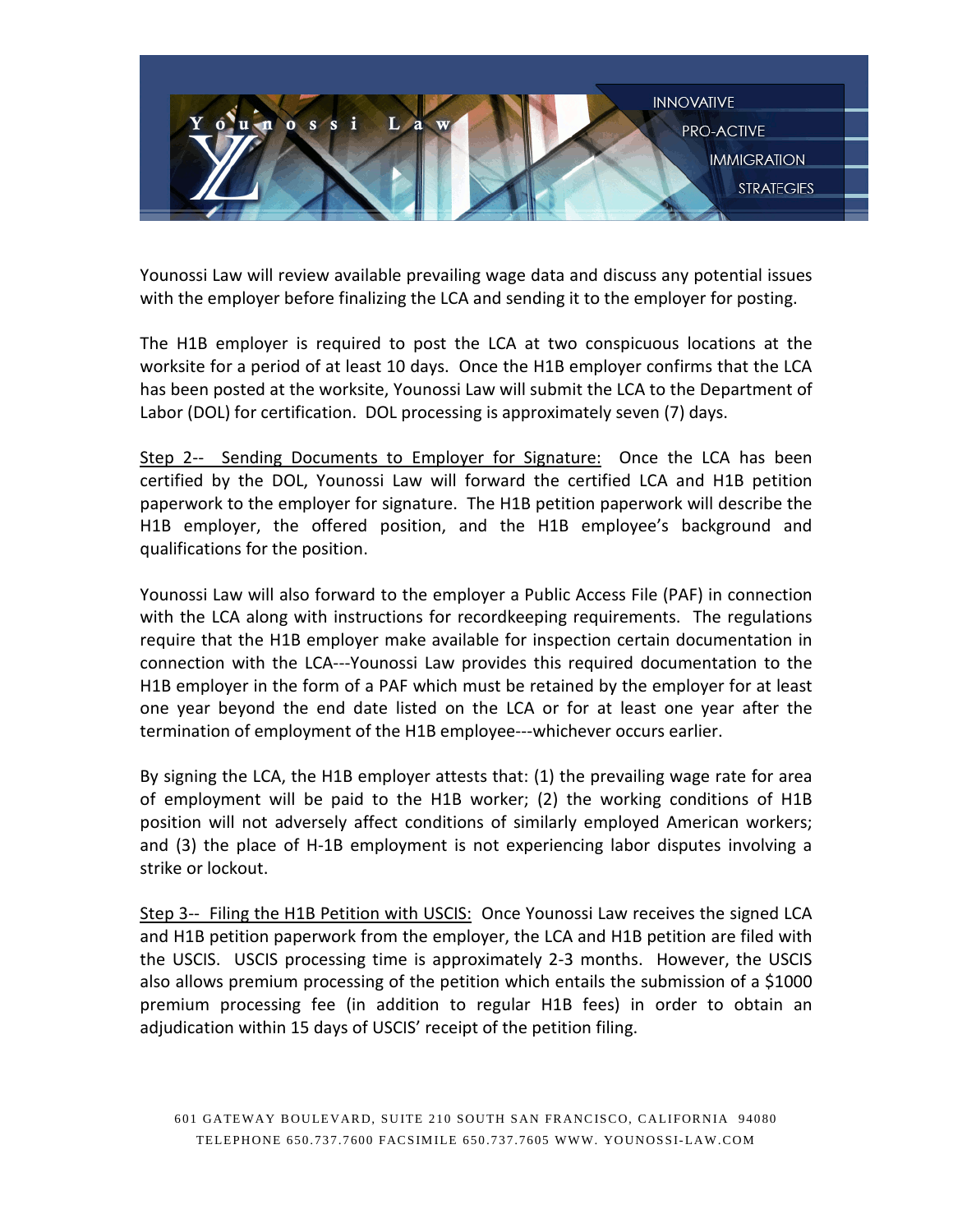

## **OBLIGATIONS FOR H1B EMPLOYERS**

Aside from the documentary requirements involved in the USCIS petition filing itself, H1B employers must be aware of a number of compliance issues that fall under the jurisdiction of both the Department of Labor and the USCIS.

## **WHEN CAN THE H1B EMPLOYEE BE PLACED ON PAYROLL?**

The H1B employer should consider the following when deciding when to place an H1B employee on payroll:

- The H1B employer cannot commence the H1B employee's employment before the start date of the labor condition application (LCA) and the H-1B petition. This includes any mandatory orientation programs for which the employee's presence is required.
- Pursuant to Department of Labor (DOL) regulations (20 CFR 655.731(c)(6)) below are the timeframes in which an H1B Employee must be placed on payroll:
	- o If the H1B employee is coming to the United States from abroad in H1B status (H1B Loose/Consulate Petition), the employee must be placed on payroll on the date that he presents himself for employment or by the  $30<sup>th</sup>$  day after entry in the U.S. in H1B status (whichever is earlier).
	- o If the H1B employee is in the U.S. and a change of status has been applied for, the employment relationship may not commence until the effective date of the change of status. From that date, the employment must commence on the date that the employee presents herself as ready for employment or by the  $60<sup>th</sup>$  day after the effective date of the change of status to H-1B (whichever is earlier).
	- o If the H1B employee is already in H1B status with another employer, the employment can commence as soon as the H1B petition is filed pursuant to H1B portability. However, there is no requirement that an H1B employer utilize H1B portability if it does not wish to do so. Rather, the H1B employer can delay commencement of employment of the H1B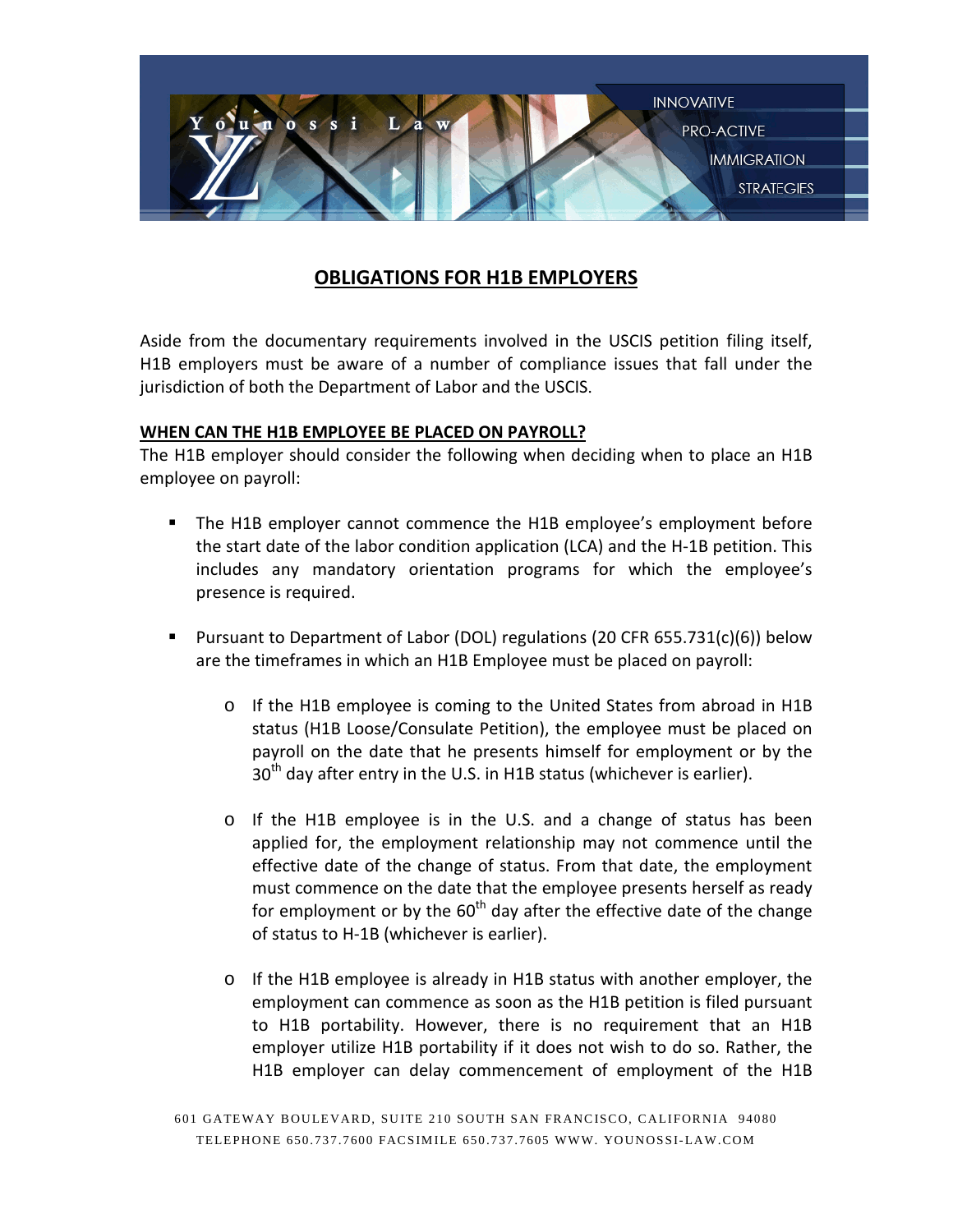

employee until the effective date of the H-1B approval notice on the  $60<sup>th</sup>$ day after the notice date of the H1B approval notice.

**Social Security Number Issuance:** If the H1B employee is unable to obtain a social security number (SSN) within the timeframes listed above, the H1B employer is still required to place the H1B employee on payroll no later than the dates specified above. The H1B employer may have to consider issuance of a "dummy" social security number so that payroll computer systems can process paychecks for the H1B employee in the interim.

## **H1B & NONPRODUCTIVE STATUS**

An H1B employee may be in nonproductive status (ie: not rendering productive employment or services to the H1B employer) for a number of reasons. However there are circumstances where wages must be paid to the H1B employee and circumstances where wages need not be paid.

- Nonproductive status is due to a **decision by the H1B Employer**: If the H1B employer is in nonproductive status because of a lack of assigned work, lack of a permit or license, or disciplinary reasons, the H1B employer is required to continue paying the H1B employee the required wage during the period of nonproductive status. 20 CFR 655.731(c)(7)(i).
- Nonproductive status is due to conditions unrelated to employment and the **decision of the H1B employee**: If the H1B employee voluntarily requests nonproductive status or circumstances exist that render the H1B employee unable to work (ie: extended sick leave due to a medical condition or incapacity), the employer is NOT obligated to pay the required wage during the period of nonproductive status (unless the nonproductive status is subject to payment under the H1B employer's benefit plan such as the Family Medical Leave Act or Americans with Disabilities Act.) The employer is also not required to pay the required wage if there has been a bona fide termination of the employment relationship. 20 CFR 655.731(c)(7)(ii).

In addition to the wage obligation of the H1B employer, the issue of maintenance of H1B status during nonproductive status should also be considered. Although not stated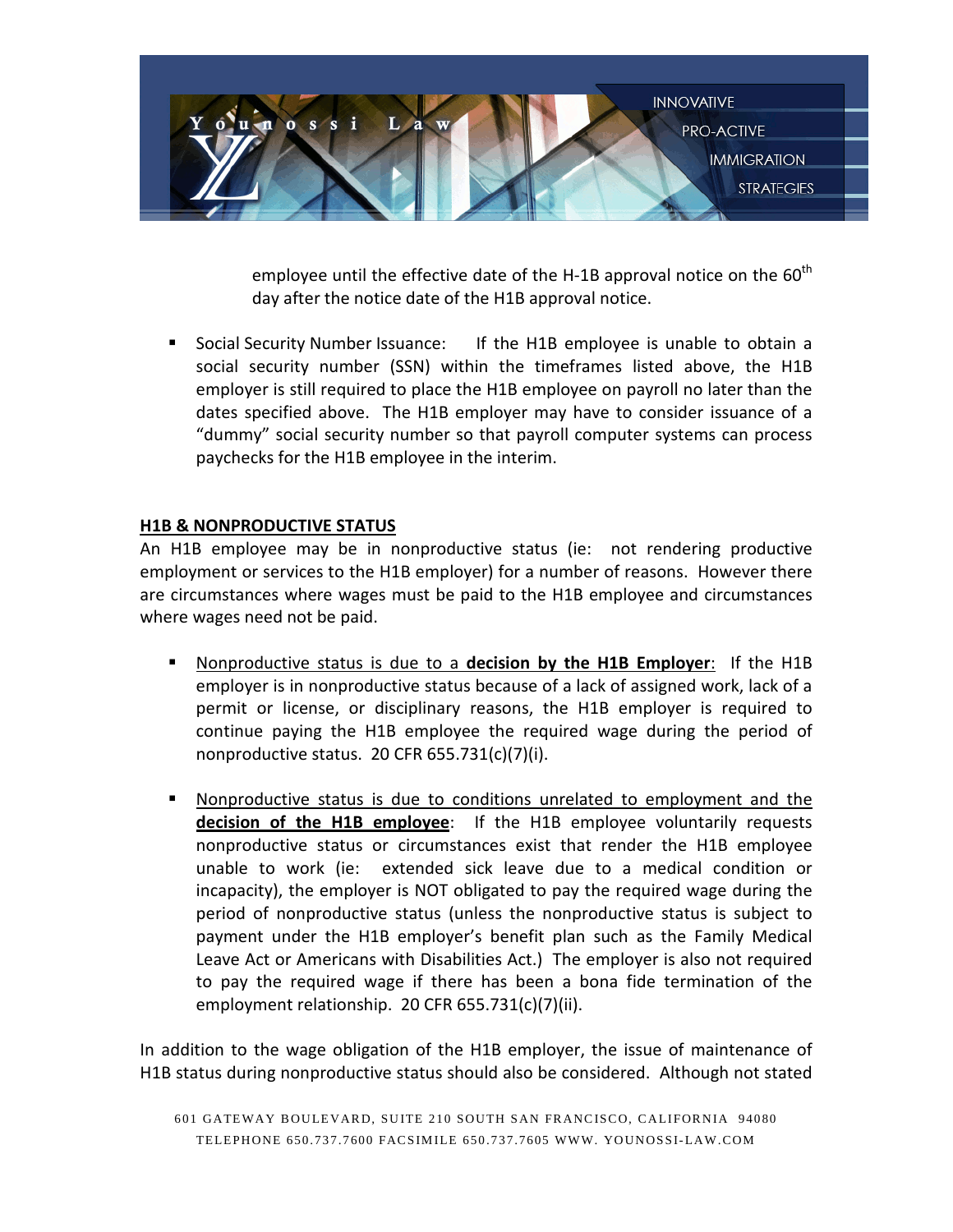

specifically in any regulation or memo, USCIS has previously indicated in opinion letters that the issue of whether the employee maintains H1B status during nonproductive status is dependent upon whether there is an expectation of continuing employment at the conclusion of the leave of absence. If there is -- even if the leave is extended -- the employee is in valid status. If there is no expectation of continuing employment, the employee is not in valid status during the leave period.

USCIS policy places no time limit on the length of the leave; however, both the employee and the employer should be aware that if there is an expectation of continuing employment at the conclusion of the leave, the H1B status and work authorization should be maintained and extended throughout the period of nonproductive status.

## **RESIGNATION OR TERMINATION OF H1B EMPLOYEE:**

Payment of Return Trip Abroad: If the H1B employee is terminated from employment by the H1B Employer prior to the expiration of the H1B status, the H1B employer is liable for the reasonable costs of return transportation of the alien to his last place of foreign residence. If the H1B employee voluntarily terminates his employment prior to the expiration of the H1B status, there is no such obligation. 8 CFR 214.2(h)(4)(iii)(E).

## Notifying Government Agencies:

- With respect to the Department of Labor (DOL) it is advisable, although not required, to withdraw the Labor Condition Application (LCA) filed in support of the H1B petition filed for the terminated H1B employee. This is because the H1B employer's liability under the LCA continues for a period of one year after either the end date of the LCA or the withdrawal of the LCA (whichever is earlier). 20 CFR § 655.760(c).
- With respect to USCIS, while there is no sanction for failure to notify USCIS of a H1B termination, the regulations do require the H1B employer to notify USCIS when the H-1B employment relationship ends, whether by termination or resignation. 8 CFR 214.2(h)(11)(i)(A). H1B Employers should also note that